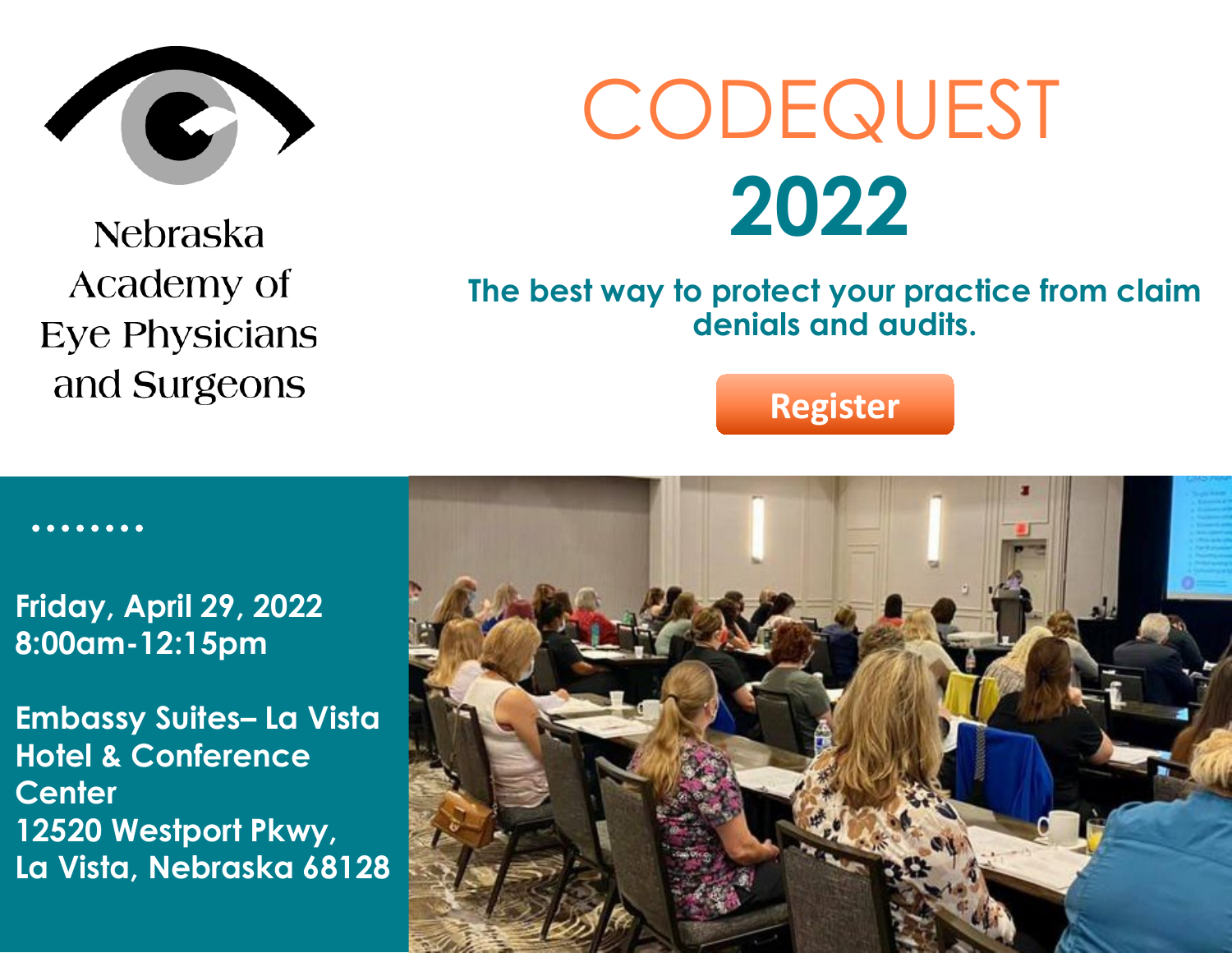

Nebraska Academy of **Eye Physicians and Surgeons** 

# **CODEQUEST 2022**

# **Register**

**Friday, April 29, 2022 8:00am-12:15pm**

**Embassy Suites– La Vista Hotel & Conference Center 12520 Westport Pkwy, La Vista, Nebraska 68128**

## **The best way to protect your practice from claim denials and audits.**

Join the most knowledgeable coding experts in ophthalmology for four hours of professional coding education vital to your success. Our speaker, Joy Woodke, COE, OCS, OCSR, Coding and Practice Management Executive, American Academy of Ophthalmology, will map out the latest coding updates, review key competencies, test your knowledge and steer you towards successful solutions for preventing claim denials.

### **Who should attend?**

Ophthalmologists. They are ultimately responsible. Also, physician support staff: Technicians and scribes, billers and coders, compliance, practice managers/administrators.

Developed by the American Academy of Ophthalmology Codequest<sup>™</sup> provides unparalleled instruction for practices of every size and every specialty. Codequest<sup>™</sup> is the best way to protect your practice from claim denials and audit recoupments.

## **About the instructor Joy Woodke, COE, OCS, OCSR**

Ms. Woodke is the Academy's coding and practice management executive. Her 30+ years of experience in ophthalmology includes all aspects of practice management, accounting, coding and billing. She is the author of "The Profitable Retina Practice" series, a contributing author of the Academy coding product line and provides private consultation services. Ms. Woodke is a recipient of the Academy's Secretariat and Achievement Awards.